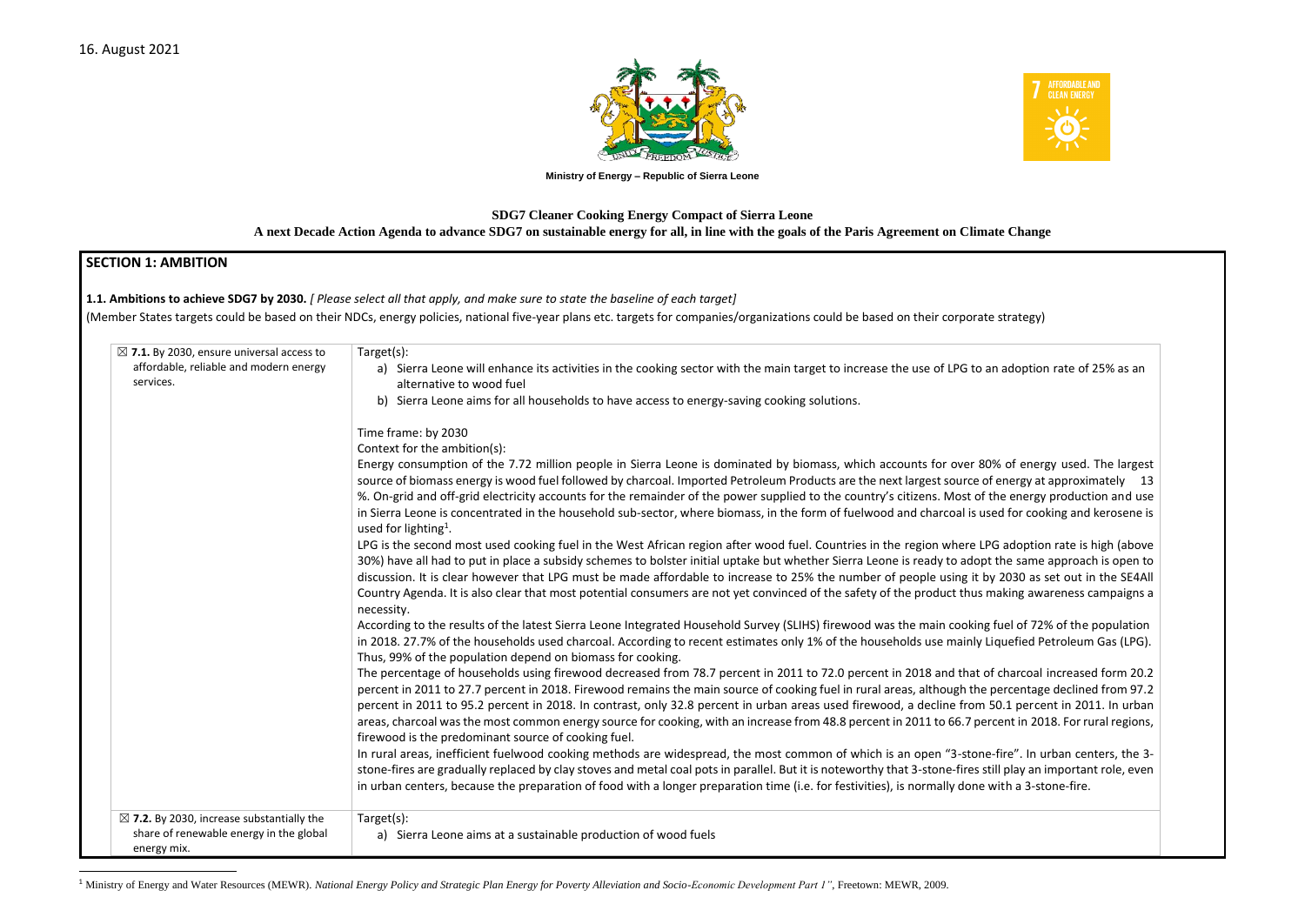| August 2021                                                                                                                                                                                                                                                                                                                |                                                                                                                                                                                                                                                                                                                                                                                                                                                                                                                                                                                                                                                                                                                                                                                                                                                                                                                                                                                                                                                                                                                                                                                                                                                                                                                                                                                                                                                                                                                                                                                                                                                                                                                                                                                                                                                                                                                                                                                                                                                                                                                                                                                                                                                                                                                                                                                                                                                                                                                                                                                        |  |
|----------------------------------------------------------------------------------------------------------------------------------------------------------------------------------------------------------------------------------------------------------------------------------------------------------------------------|----------------------------------------------------------------------------------------------------------------------------------------------------------------------------------------------------------------------------------------------------------------------------------------------------------------------------------------------------------------------------------------------------------------------------------------------------------------------------------------------------------------------------------------------------------------------------------------------------------------------------------------------------------------------------------------------------------------------------------------------------------------------------------------------------------------------------------------------------------------------------------------------------------------------------------------------------------------------------------------------------------------------------------------------------------------------------------------------------------------------------------------------------------------------------------------------------------------------------------------------------------------------------------------------------------------------------------------------------------------------------------------------------------------------------------------------------------------------------------------------------------------------------------------------------------------------------------------------------------------------------------------------------------------------------------------------------------------------------------------------------------------------------------------------------------------------------------------------------------------------------------------------------------------------------------------------------------------------------------------------------------------------------------------------------------------------------------------------------------------------------------------------------------------------------------------------------------------------------------------------------------------------------------------------------------------------------------------------------------------------------------------------------------------------------------------------------------------------------------------------------------------------------------------------------------------------------------------|--|
| $\boxtimes$ 7.3. By 2030, double the global rate of<br>improvement in energy efficiency.                                                                                                                                                                                                                                   | b) Organic waste such as municipal and agricultural waste to energy conversion has become a new source for providing domestic cooking<br>energy fuel.<br>Time frame: by 2030<br>Context for the ambition(s):<br>The consumption of firewood and charcoal for cooking in Sierra Leone is unsustainable. The demand for biomass for cooking energy already exceeds<br>the regrowth rate of the forest cover. The problem will further be aggravated by the projected population growth to an estimated population of over<br>10 million by 2030. This will accelerate deforestation and deplete the nation's 2.726 million hectares of forest and woodland reserves in the coming<br>decades. Deforestation is directly contributing to water shortage, loss of soil fertility, soil erosion and landslides as seen by the August 2017 mudslide<br>in Freetown, loss of the remaining wildlife and the general biodiversity, dried-up rivers affecting hydropower supply, and river level rise resulting to<br>periodic flooding during the raining season. Most of these impacts are already evident in different ecological zones in the country, amounting to huge<br>economic losses of the national capital asset including loss of the productive potential of the country.<br>With low electrification rate, no oil production and a poor economy, Sierra Leonean households will continue using wood fuel as their primary cooking<br>fuel for the foreseeable future. Despite its harmful health effects, wood energy is a renewable fuel if harvested sustainably. The pressure on wood<br>resources can further be decreased by the use of alternative biofuels made out of waste.<br>Target(s):<br>a) Wood fuel will be consumed efficiently by increasing the efficiency of most biomass stoves to a minimum of 20% (Tier 2 stove efficiency)<br>b) The energy efficiency of the production of charcoal will increase by 40%.<br>Time frame: by 2030                                                                                                                                                                                                                                                                                                                                                                                                                                                                                                                                                                                                                        |  |
|                                                                                                                                                                                                                                                                                                                            | Context for the ambition(s):<br>Wood fuel consumption can be reduced by increasing the availability and adoption of improved cookstoves for households and businesses. Efficient<br>consumption will support sustainable production by reducing demand. Sustainability will also be achieved by promoting improved carbonization<br>processes for charcoal.<br>It is estimated that 7,984 tons/day of firewood and 457 tons/day of charcoal are consumed in the country. This corresponds to an annual production of<br>2,914,160 tons of firewood and 166,809 tons of charcoal. Carbonization yields in Sierra Leone have been estimated at 18%. Hence, to produce 1 ton<br>of charcoal, on average 5.17 tons of wood are currently needed resulting in a total amount of 863.017 tons of wood annually consumed representing<br>533,135 hectares of woodland or 17.5% of the forest cover in Sierra Leone. A strong reduction of the fraction of non-renewable energies can only be<br>achieved if charcoal is produced and consumed in a significantly more efficient way.                                                                                                                                                                                                                                                                                                                                                                                                                                                                                                                                                                                                                                                                                                                                                                                                                                                                                                                                                                                                                                                                                                                                                                                                                                                                                                                                                                                                                                                                                                          |  |
| $\boxtimes$ 7.a. By 2030, enhance international<br>cooperation to facilitate access to clean<br>energy research and technology, including<br>renewable energy, energy efficiency and<br>advanced and cleaner fossil-fuel<br>technology, and promote investment in<br>energy infrastructure and clean energy<br>technology. | $Target(s)$ :<br>a) Cooperation between the Mano River Union (MRU) states as well as with the international community will be intensified in the field of<br>bioenergy<br>b) Conduct joint, integrated studies in the field of renewables and bioenergy<br>Time frame: by 2030<br>Context for the ambition(s):<br>The current lack of access to reliable and affordable modern energy is slowing down economic growth and seriously affecting service delivery in many<br>development sectors, including health, education, and food production/processing. With significant population growth and massive urbanization,<br>governments in the MRU region are under tremendous pressure to achieve economic growth, provide jobs and social services and at the same time<br>meet climate change targets. Consequently, decisions on energy sources to respond to all those needs will determine the economic transformation<br>and prosperity in the region, with serious implications on climate change, which is already disproportionally impacting the region although it accounts<br>for less than 4% of GHG emissions, and just 2% of energy-related global CO2 missions. It is important to stress that a sub-regional approach and<br>cooperation among the MRU countries is critical for achieving energy access targets as well as sustainable forest management because (a) within the<br>Mano River Union forests and rivers are trans-boundary, and (b) illegal timber (and fuel) trade is occurring between some of the countries. Also, with<br>3 of the 4 countries (Guinean, Liberia and Sierra Leone) so dependent on firewood and charcoal (and kerosene) a set of harmonized policies will be<br>needed to avoid leakages (i.e., charcoal and firewood sold illegally across boarders if one country has tougher laws than others). Such illegal trade<br>between Sierra Leone and Guinea with regards to Petrol, Kerosene, Diesel and LPG can be observed.<br>Against this background the Mano River Union (MRU) Secretariat in cooperation with Energy Nexus Network (TENN) decided to work with the MRU<br>Member States (Côte d'Ivoire, Guinea, Liberia, and Sierra Leone) with support from plethora of partners to develop the renewable energy sector and<br>address clean cooking challenges. The initiative culminated into the first "High-level Multi-Stakeholder Renewable Energy and Clean Cooking<br>Conference for the Mano River Union" held in Freetown-Sierra Leone on 18th and 19th November 2019. On 7th April 2021 a "Stakeholders' Dialogue |  |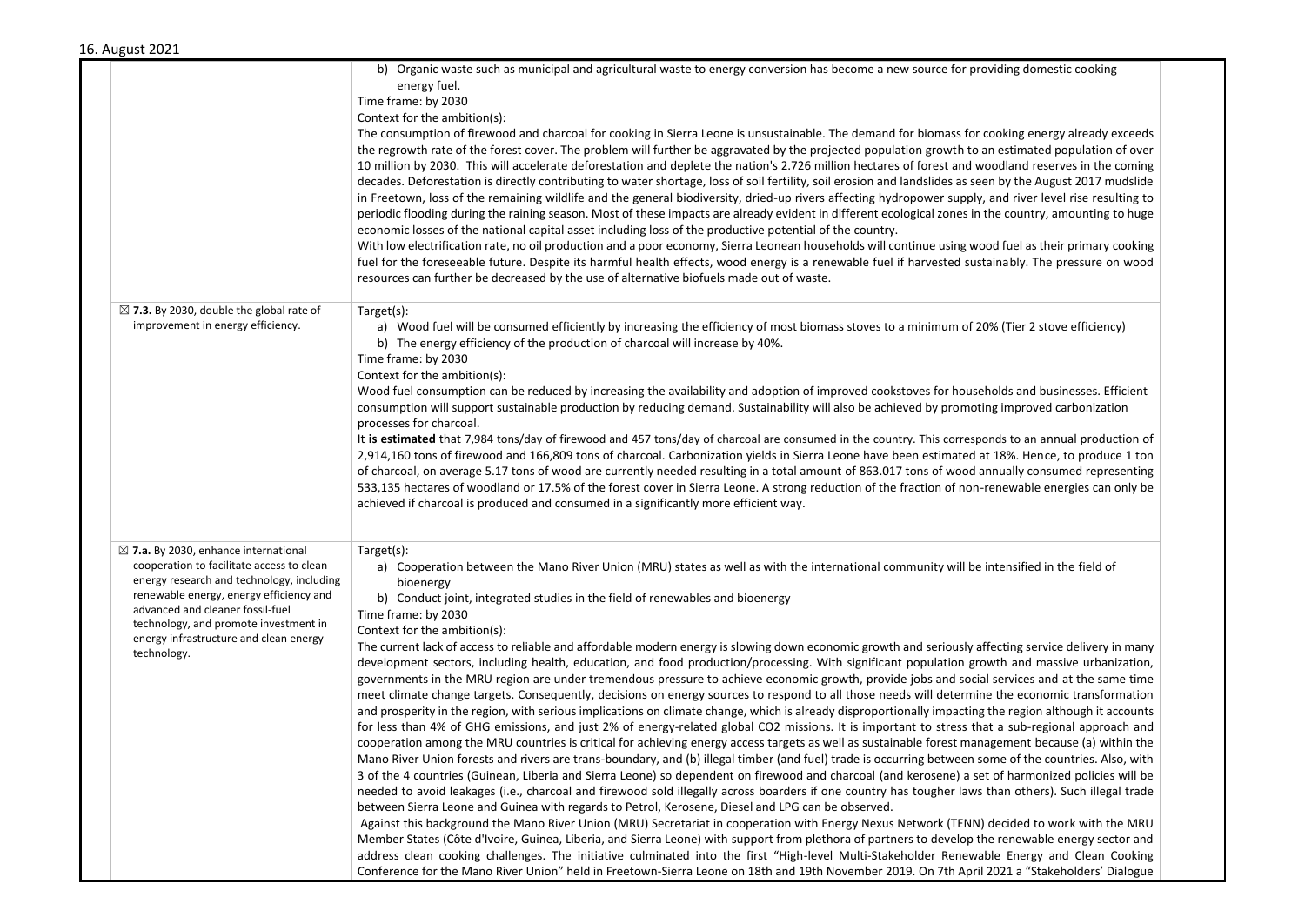### 16. August 2021

| Target(s):<br>$\Box$ 7.b. By 2030, expand infrastructure and<br>upgrade technology for supplying modern<br>Time frame:<br>and sustainable energy services for all in<br>Context for the ambition(s):<br>developing countries, in particular least<br>developed countries, small island<br>developing States, and land-locked<br>developing countries, in accordance with<br>their respective programs of support. |  | on Renewable Energy on Clean Cooking Solutions for the MRU countries was convened to demonstrate strong leadership to improve the renewable<br>energy sector and accelerate action for joint measures on renewable energy development including clean cooking solutions in the Mano River Union<br>subregion. The Meeting was coordinated by the Institute of Leadership, Energy, Environment, and Management (ILEM) with support from the<br>International Renewable Energy Agency (IRENA). |
|-------------------------------------------------------------------------------------------------------------------------------------------------------------------------------------------------------------------------------------------------------------------------------------------------------------------------------------------------------------------------------------------------------------------|--|----------------------------------------------------------------------------------------------------------------------------------------------------------------------------------------------------------------------------------------------------------------------------------------------------------------------------------------------------------------------------------------------------------------------------------------------------------------------------------------------|
|                                                                                                                                                                                                                                                                                                                                                                                                                   |  |                                                                                                                                                                                                                                                                                                                                                                                                                                                                                              |

#### **1.2. Other ambitions in support of SDG7 by 2030 and net-zero emissions by 2050.** *[Please describe below e.g., coal phase out or reforming fossil fuel subsidies etc.]*

#### Target(s):

☞ Study the feasibility to impose licences for charcoal production and tax on charcoal sale and enforce the 1988 forestry Act on deforestation;

As Sierra Leone loses 0.53 million hectares of its forest cover annually due to urbanization, mining, agriculture, timber logging, and charcoal production, only 38% of its pri source of household energy to 99.7% of the population. Deforestation is a main cause of flash flooding and mudslides, as seen in the 2017 mudslide which left over 3,000 deaths in Freetown. With regards to health aspects, the World Health Organization estimates that the exposure to pollution from open burning of biomass was responsibl in Sierra Leone in 2004. Therefore, there is an urgent need to achieve SDG 7 and it recommended targets for access to modern cooking technologies for all.

- ☞ Afforest/re-grow 40% of the total forestry being depleted under the current practice of deforestation;
- **■** Engage and create a civil society organization of at least 50 organizations and individuals advocating on clean cooking options and the danger of current cooking
- **IF** Promote nation-wide awareness raising through advocacy (jingles/radio/TV/posters, bill boards, mobile text messaging, town hall meetings etc.) on the environ deforestation and dirty cooking;
- ☞ Ban the illegal and uncontrolled logging of trees for biomass (firewood and charcoal) in and around urban areas.

#### Time frame: 2030

Context for the ambition(s):

## **SECTION 2: ACTIONS TO ACHIEVE THE AMBITION**

2.1. Please add at least one key action for each of the elaborated ambition(s) from section 1. *[Please add rows as needed].*

| Description of actions for ambition 7.1                                                                                                                                                                                                                                                                                            | <b>Start</b> |
|------------------------------------------------------------------------------------------------------------------------------------------------------------------------------------------------------------------------------------------------------------------------------------------------------------------------------------|--------------|
| 1. Creation of a national bioenergy steering committee;                                                                                                                                                                                                                                                                            |              |
| 2. Elaboration of a national strategy to achieve access to affordable, sustainable, modern cooking energy for all with details about the different<br>actions;                                                                                                                                                                     |              |
| 3. Creation of favorable import duty and other fiscal incentives for the promotion of energy-saving cooking solutions;                                                                                                                                                                                                             |              |
| Promotion of financing options such as climate financing, microfinance, low-interest loans, bank guarantees, market premiums, Paygo, and Result<br>Based Financing for consumers and private enterprises in the bioenergy and clean cooking sectors, supporting particularly the development of<br>women and youth-led businesses; |              |
| 5. Promotion of energy-saving and clean cooking technologies in institutions (such as schools, hospitals and prisons) and for commercial use;                                                                                                                                                                                      |              |
| Implementation of awareness raising, information and education campaigns for energy-saving cooking in rural communities (including schools,<br>6.<br>markets, local councils) and urban areas (including universities, markets and targeted Ministries);                                                                           |              |

| adership to improve the renewable<br>g solutions in the Mano River Union |  |
|--------------------------------------------------------------------------|--|
|                                                                          |  |
| ent (ILEM) with support from the                                         |  |
|                                                                          |  |
|                                                                          |  |
|                                                                          |  |
|                                                                          |  |
|                                                                          |  |
|                                                                          |  |
|                                                                          |  |
|                                                                          |  |
|                                                                          |  |
|                                                                          |  |
|                                                                          |  |
|                                                                          |  |
|                                                                          |  |
|                                                                          |  |
|                                                                          |  |
|                                                                          |  |
|                                                                          |  |
|                                                                          |  |
|                                                                          |  |
|                                                                          |  |
|                                                                          |  |
|                                                                          |  |
| oking practices;                                                         |  |
|                                                                          |  |
| vironmental and health effect of                                         |  |
|                                                                          |  |
|                                                                          |  |
|                                                                          |  |
|                                                                          |  |
|                                                                          |  |
|                                                                          |  |
|                                                                          |  |
| ts pristine forest reserve remains as                                    |  |
| 000 homeless and more than 1,500                                         |  |
| nsible for 10,800 premature deaths                                       |  |
|                                                                          |  |
|                                                                          |  |
|                                                                          |  |
|                                                                          |  |
|                                                                          |  |
|                                                                          |  |
|                                                                          |  |
|                                                                          |  |
|                                                                          |  |
|                                                                          |  |
|                                                                          |  |
|                                                                          |  |
|                                                                          |  |
|                                                                          |  |
| Start and end date                                                       |  |
| $2021 - 2022$                                                            |  |
| 2022                                                                     |  |
|                                                                          |  |
|                                                                          |  |
| 2022                                                                     |  |
| 2021-2030                                                                |  |
|                                                                          |  |
|                                                                          |  |
|                                                                          |  |
| 2021-2030                                                                |  |
| 2021-2030                                                                |  |
| 2022                                                                     |  |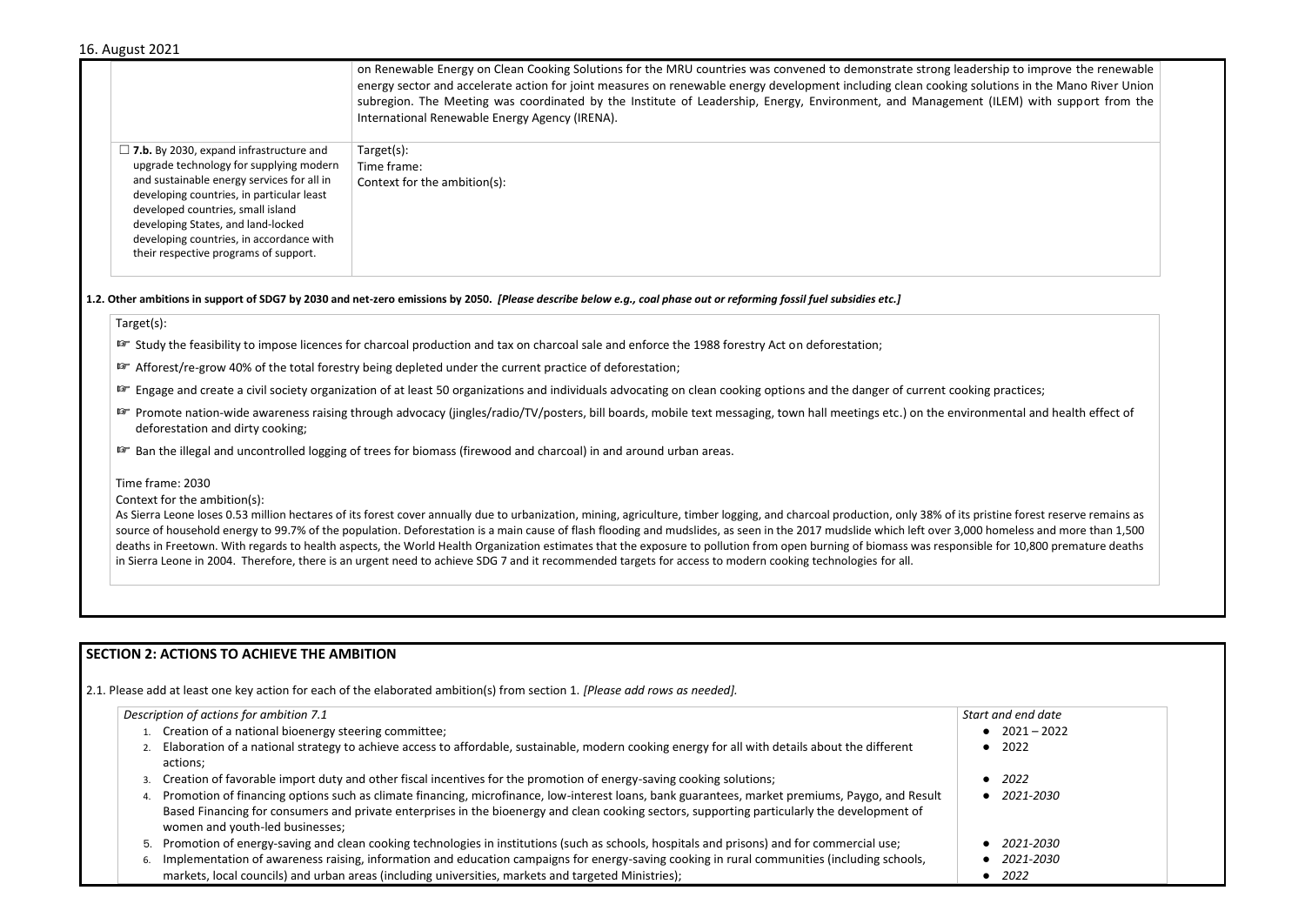## 16. August 2021

| Description of actions for ambition 7.2                                                                                                                                                                                                                                   | Start and end date     |
|---------------------------------------------------------------------------------------------------------------------------------------------------------------------------------------------------------------------------------------------------------------------------|------------------------|
| Establishing a comprehensive inventory and mapping of the country's forest and bioenergy resources such as forest/tree biomass, wood<br>chips/sawdust, municipal waste, bioenergy crops, agricultural and food processing waste (volumes, location, uses, active players; | • 2022                 |
| Conducting studies on imbalances between biomass supply and consumption including identification of measures to make biomass production and<br>consumption sustainable;                                                                                                   | 2022/2023<br>$\bullet$ |
| Promotion of on-farm growing of energy trees and crops, and bioenergy plantations;<br>3.                                                                                                                                                                                  | 2021-2030              |
| Promotion of the production of briquettes and pellets and stove technologies suitable for them through feasibility studies, technical assistants,<br>$\overline{4}$<br>financial incentives and pilot plants;                                                             | 2021-2030              |
| Carrying out of capacity development measures in sustainable forest management, waste to energy conversion etc<br>5.                                                                                                                                                      | 2021-2030              |
| Description of actions for ambition 7.3                                                                                                                                                                                                                                   | Start and end date     |
| Development and adoption of national standards for energy-efficient and clean cooking technologies;                                                                                                                                                                       | 2022<br>$\bullet$      |
| Promotion of technical innovations regarding energy-efficiency of stoves through capacity development and research;                                                                                                                                                       | 2021-2030              |
| Capacity development measures in efficient carbonization technologies.<br>3.                                                                                                                                                                                              | $\bullet$ 2021-2030    |
| Description of actions for ambition 7.4                                                                                                                                                                                                                                   | Start and end date     |
| 1. Carry out regular meetings between organizations, institutions and businesses (including women and youth-led) from Mano River States, which are                                                                                                                        | $\bullet$ 2021-2030    |
| relevant for the bioenergy sector;                                                                                                                                                                                                                                        | $\bullet$ 2021-2030    |
| Promotion of partnerships between SL universities, governmental agencies, CCASL and corresponding international institutions in the field of<br>bioenergy.                                                                                                                |                        |

# **SECTION 3: OUTCOMES**

3.1*.* Please add at least one measurable and time-based outcome for **each** of the actions from section 2. *[Please add rows as needed].*

● *Draft 2022, final version 2023*

| Outcomes of actions for ambition 7.1                                                                                                                                                                        | Date                |
|-------------------------------------------------------------------------------------------------------------------------------------------------------------------------------------------------------------|---------------------|
| Ad 1. The national bioenergy steering committee is fully operational and is coordinating the work in the cooking sector;                                                                                    | 2022                |
| Ad 2. A national strategy for the cooking energy sector is to achieve access to affordable, sustainable, modern cooking energy for all<br>and 25% of LPG adoption with details about the different actions; | Draft 2022, final v |
| Ad 3, 4 and 6. Average annual growth rate of imports, production and sales of energy-saving cooking solutions is at least 10%;                                                                              | 2022 – 2030         |
| Ad 5. 100% of relevant public institutions and enterprises use energy-saving and clean cooking technologies;                                                                                                | 2030                |
| Ad 7. Bioenergy technologies are part of the Technical and Vocational Education and Training (TVET).                                                                                                        | 2023                |
| Outcomes of actions for ambition 7.2                                                                                                                                                                        | Date                |
| Ad 1. The forest and bioenergy resources of the country are known in detail allowing a sustainable resource management;                                                                                     | 2022                |
| Ad 2. Weaknesses, inefficiencies and challenges in biomass supply and consumption are identified and measures to overcome them<br>are initiated;                                                            | 2022                |
| Ad 3. At least 10,000,000 energy trees are grown as a result of promotion campaigns;                                                                                                                        | 2022 - 2030         |
| Ad 4. At least 5,000 tons of briquettes and pellets per year are produced and appropriate stoves for briquettes and pellets are used;                                                                       | 2030                |
| Ad 5. At least 5000 technicians have been trained in sustainable forest management, waste to energy conversation.                                                                                           | 2030                |
| Outcomes of actions for ambition 7.3                                                                                                                                                                        | Date                |
| Ad 1. National standards for cooking technologies are in force;                                                                                                                                             | Draft 2022, final v |
| Ad 2. The energy-efficiency of the majority of sold biomass stoves is at least >20%, at least ¼ of the stoves > 30%;                                                                                        | 2030                |
| Ad 3. At least 1000 charcoal producers are trained in energy-efficient carbonization technologies.                                                                                                          | 2030                |
| Outcomes of actions for ambition 7.4                                                                                                                                                                        | Date                |

● *Draft 2022, final version 2023*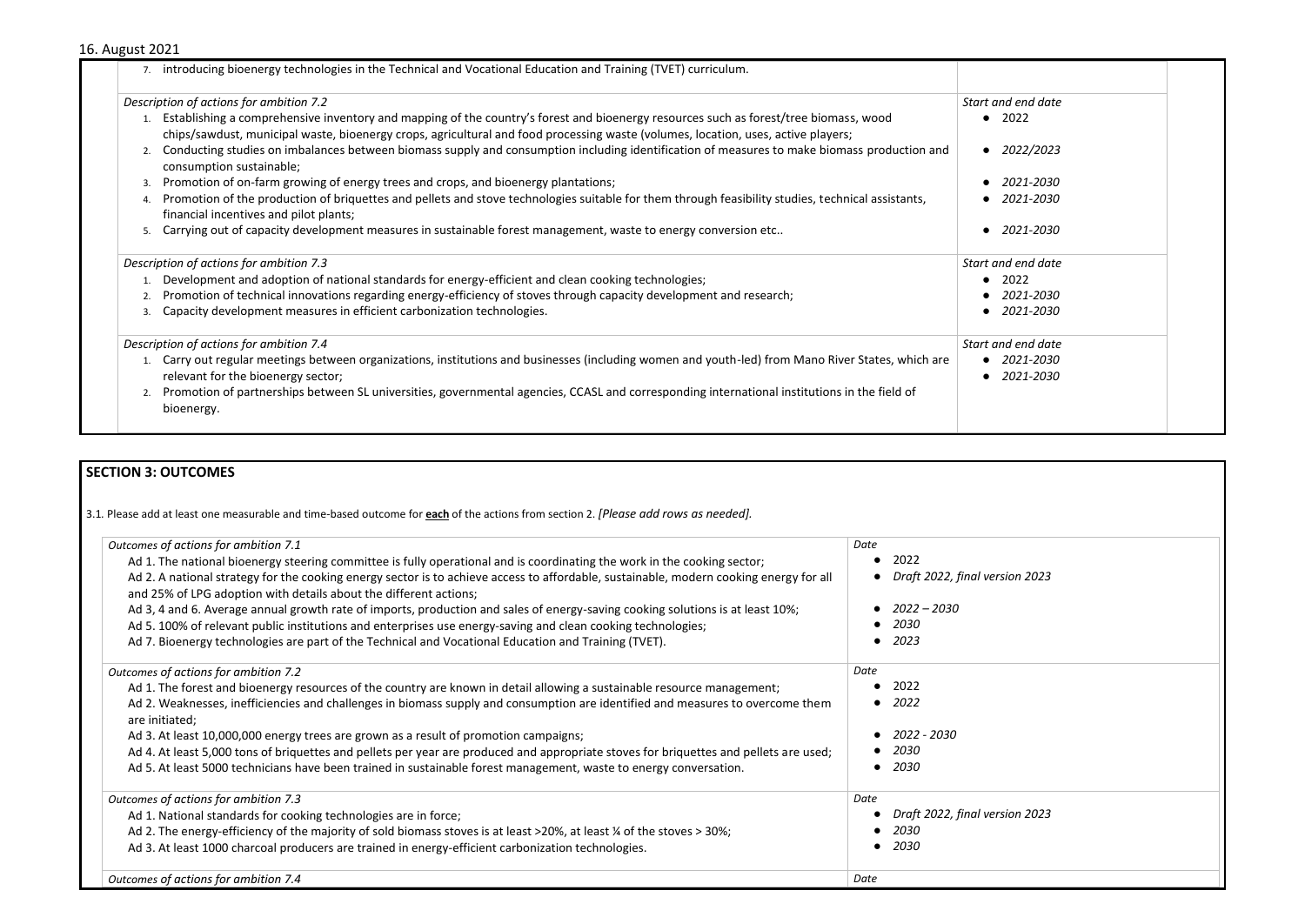| 16. August 2021                                                                                                                                                                                                                                                                                                                 |                     |
|---------------------------------------------------------------------------------------------------------------------------------------------------------------------------------------------------------------------------------------------------------------------------------------------------------------------------------|---------------------|
| Ad 1. A close cooperation between organizations, institutions and businesses from Mano River States relevant for bioenergy is<br>established;<br>Ad 2. At least 5 partnerships between SL universities, governmental agencies, CCASL and corresponding international institutions in<br>the field of bioenergy are established. | 2022 – 2030<br>2030 |
|                                                                                                                                                                                                                                                                                                                                 |                     |

## **SECTION 4: REQUIRED RESOURCES AND SUPPORT**

4.1. Please specify required finance and investments for **each** of the actions in section 2.

| Actions for ambition 7.1                                                                                           |                                 |
|--------------------------------------------------------------------------------------------------------------------|---------------------------------|
|                                                                                                                    | <b>Budget (in USD)</b>          |
| Creation of a national bioenergy steering committee                                                                | 10.000                          |
| Elaboration of a national strategy to achieve access to affordable, sustainable, modern cooking energy             | 250.000                         |
| Creation of favorable import duty and other fiscal incentives for the promotion of energy-saving cooking solutions | 10.000                          |
| Promotion of financing options for consumers and private enterprises in the bioenergy and clean cooking sectors    | 30.000.000                      |
| Promotion of energy-saving and clean cooking technologies in institutions and for productive use                   | 3.000.000                       |
| Implementation of awareness raising, information and education campaigns for energy-saving cooking                 | 100.000                         |
| Introducing bioenergy technologies in the Technical and Vocational Education and Training (TVET) curriculum        | 50.000                          |
|                                                                                                                    | <b>Sub total</b> $  33,420,000$ |

## *Actions for ambition 7.2*

|                                                                                                                                         | <b>Budget (in USD)</b>             |
|-----------------------------------------------------------------------------------------------------------------------------------------|------------------------------------|
| Establishing a comprehensive inventory and mapping of the country's forest and bioenergy resources                                      | 250.000                            |
| Conducting studies on imbalances between biomass supply and consumption                                                                 | <i>400.000</i>                     |
| Promotion of on-farm growing of energy trees and crops, and bioenergy and heterogenous mixed plantations                                | <i>10.000.000</i>                  |
| Promotion of briquettes and pellets production through feasibility studies, technical assistants, financial incentives and pilot plants | 2.000.000                          |
| Carrying out of capacity development measures in sustainable forest management, agroforestry, waste to energy conversation, urban       | 3.000.000                          |
| agriculture, seedling production etc.                                                                                                   |                                    |
|                                                                                                                                         | <b>Sub total</b> $\mid$ 15.650.000 |

*Actions for ambition 7.3* 

|                                                                                                                    | <b>Budget (in USD)</b>     |
|--------------------------------------------------------------------------------------------------------------------|----------------------------|
| Development and adoption of national standards for cooking technologies                                            | 100.000                    |
| Promotion of technical innovations regarding energy-efficiency of stoves through capacity development and research | 2.000.000                  |
| Capacity development measures in efficient carbonization technologies                                              | <i>4.000.000</i>           |
|                                                                                                                    | <b>Sub total</b> 7.000.000 |

*Actions for ambition 7.4* 

|                                                                                                                                           | <b>Budget (in USD)</b>      |
|-------------------------------------------------------------------------------------------------------------------------------------------|-----------------------------|
| Carry out regular meetings between organizations and institutions from Mano River States, which are relevant for the bioenergy sector     | 500.000                     |
| Promotion of partnerships between SL universities, governmental agencies, CCASL and corresponding international institutions in the field | 1.000.000                   |
| of bioenergy                                                                                                                              |                             |
|                                                                                                                                           | Sub total $\vert$ 1.500.000 |

**Grand total: USD 57.570.000**

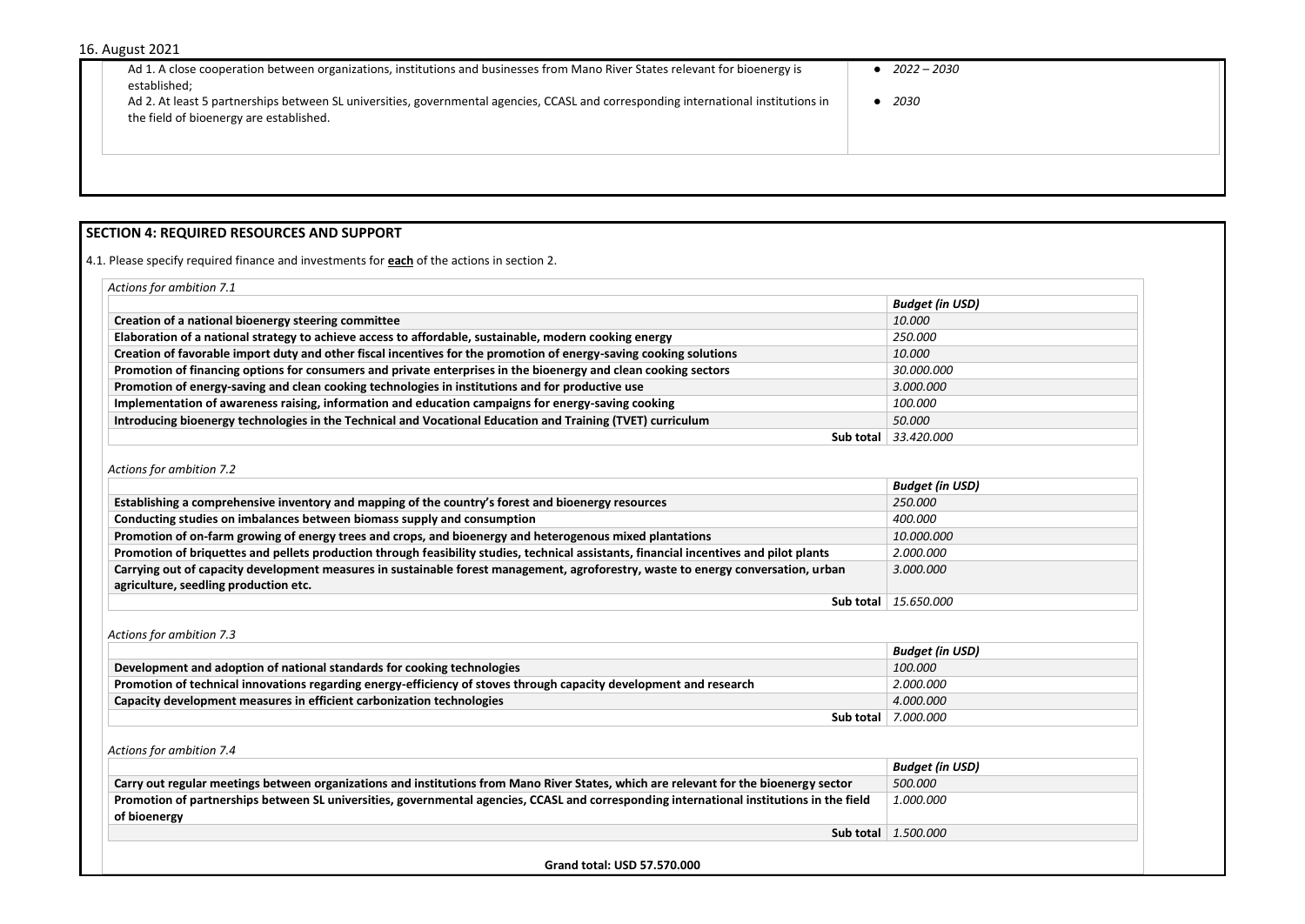4.2. [For countries only] In case support is required for the actions in section 2, please select from below and describe the required support and specify for which action.

*[Examples of support for Member States could include: Access to low-cost affordable debt through strategic de-risking instruments, capacity building in data collection; development of integrated energy plans and energy transition pathways; technical assistance, etc.]*

| $\boxtimes$ Financing            | Description                              |
|----------------------------------|------------------------------------------|
|                                  | 60% of the total USD 34.542.000          |
| $\boxtimes$ In-Kind contribution | Description                              |
|                                  | 10% of the total USD 5.757.000           |
| $\boxtimes$ Technical Support    | Description                              |
|                                  | 30% of the total USD 17.271.000          |
| $\boxtimes$ Other/Please specify | Description                              |
|                                  | laboratory and other technical equipment |

## **SECTION 5: IMPACT**

5.1. Countries planned for implementation including number of people potentially impacted.

Sierra Leone, around 8.5 million people impacted till 2030 (including population growth)

5.2. Alignment with the 2030 Agenda for Sustainable Development – Please describe how **each** of the actions from section 2 impact advancing the SDGs by 2030. *[up to 500 words, please upload supporting strategy documents as needed]* 

As stated above, 99% of households use either firewood or charcoal, whereas LPG and electricity is used by around 1% of the population. Most households use as cooking system a three stone fire or simple artisanal stoves with a low energy efficiency of less than 20%. The use of improved biomass cook stoves (ICS) remains insignificant. The penetration rate of such devices is estimated to be below 1%. Nonetheless, locally-made improved charcoal stove such as the "wonder stove" are become more known. Similar stove commercialized in Kenya, Ghana, Togo, Senegal and Mali, are popular there showing that it is possible to achieve access to energy-saving cooking technologies with a thermal efficiency between 25% and 40%. The Government of Sierra Leone has decided to promote market development of these energy-efficient stoves as well as clean cooking systems such as LPG and electricity with the aim to achieve that all households have access to cleaner, energy-saving cooking technologies by 2030. The policies and strategies for the cooking sector are embedded in the updated 2009 National Energy Policy and Strategic Plan, the 2014 Preparatory Phase of a Household Cooking Energy Plan, and more recently, in the SE4All Country Agenda. All three documents advocate for the increased use of LPG as an alternative to wood-fuel, the increased use of ICS, the promotion of alternative renewable fuels and finally the development of awareness campaigns to educate the general population on alternatives fuels and efficient cooking devices.

Several projects, such as the UNDP project "Energy Efficiency Production and Utilization of Charcoal through Innovative Technologies and Private Sector Involvement" have initiated first measure to place in the country efficient kilns for charcoal production, ICS in institutions and to develop standards and certification protocols for efficient kilns and ICS<sup>2</sup>. Experiences from these projects will be used for the action described in the present compact.

Institutionally, cooking energy falls under the management of several government agencies. Even though the Ministry of Energy has oversight over the energy sector, the Forestry Division under the Ministry of Agriculture and Forestry is responsible for forestry resources and therefore for firewood and charcoal production. In addition, the Ministry of Environment, the Ministry of Gender and Children's Affair, the Ministry of Higher Education, the Ministry of Trade, the Ministry of Finance, the Ministry of Health, the Ministry of Local Government and Rural Development along with local councils, districts and chiefdoms have a say on any policy that affects their localities and therefore on wood energy policies.





<sup>&</sup>lt;sup>2</sup> Energy Efficient Production and Utilization of Charcoal through Innovative Technologies –UNDP Consultant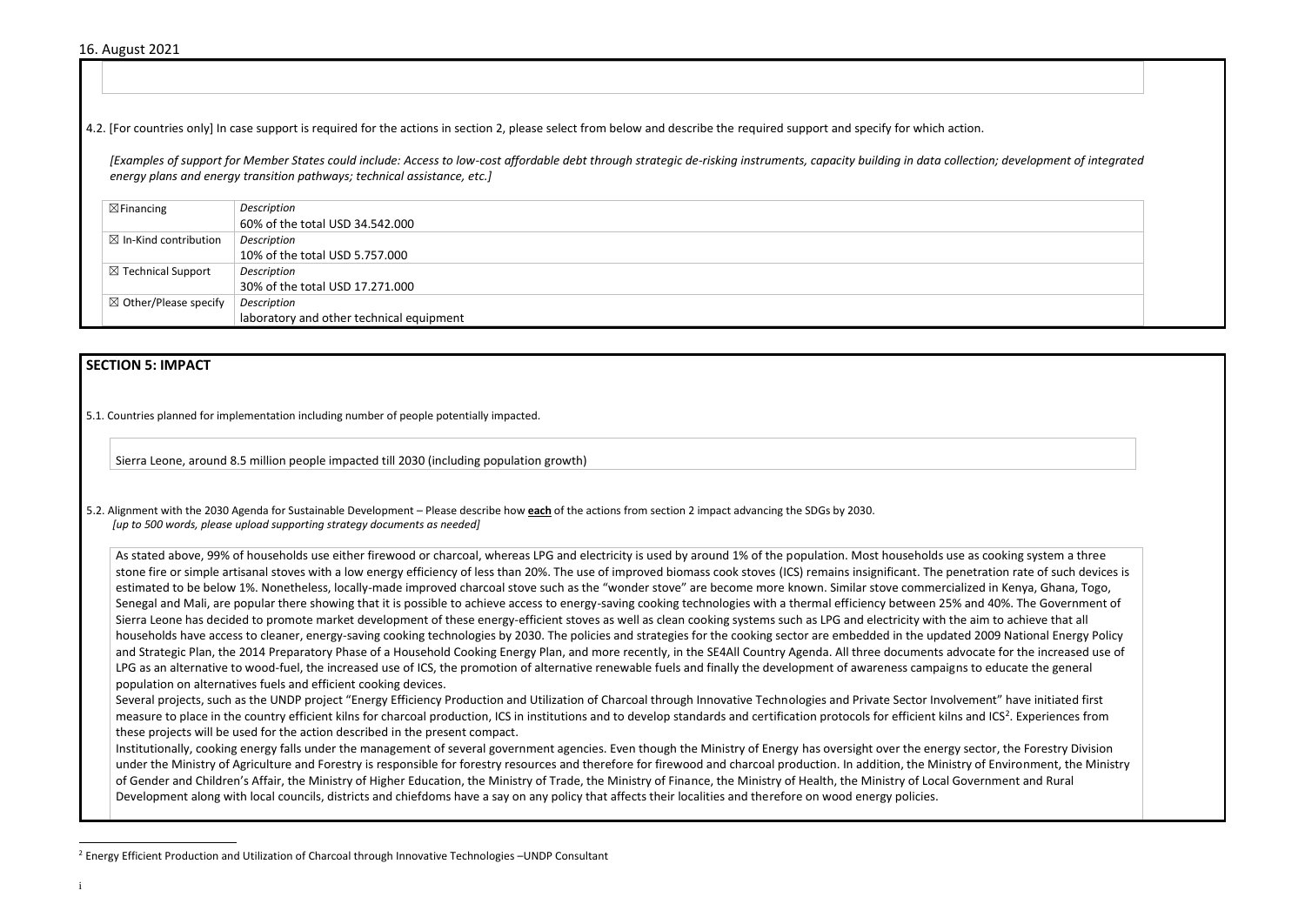5.3. Alignment with Paris Agreement and net-zero by 2050 - Please describe how each of the actions from section 2 align with the Paris Agreement and national NDCs (if applicable) and *[up to 500 words, please upload supporting strategy documents as needed]* 

The National Greenhouse Gas Inventory of 2000 (date of last inventory) attributed the country's highest emission of  $CO<sub>2</sub>$  to the Land Use, Land Change and Forestry harvesting is a part. It was responsible for an emission of 5.3 million gigatons of  $CO<sub>2</sub>$  compared to 529 gigatons of CO2 for the energy sector (wood energy not inclu  $CO<sub>2</sub>$  for the agriculture sector. Around 1.8 million  $CO<sub>2</sub>$  Teq are attributable to charcoal produced under current conditions. It is possible to achieve high carbonizatio only small amounts of methane. The use of this improved carbonization technique to replace the methods currently used would avoid the emission of 6,6 CO<sub>2</sub> Teq produced. Applied to the country's total charcoal production, this reduction in greenhouse gases would reduce the level of emissions from charcoal from 1812 994 to 689 377 CO2 Teq. That is a reduction of almost 62%, which would be a significant contribution to climate mitigation goal of the government to keep emissions a economic growth.

The goals set for adaptation in the NDC include increasing resilience capacity at all scales; supporting an integrative approach to climate change adaptation prog allocating 10% of annual national budgets to climate change adaptation across sectors; harmonizing climate-relevant policies and regulations to improve coordination mainstreaming adaptation into local development plans by 2025; institutionalize NAP implementation through laws, policies, and regulations; establishing a National Trust Fund for channelling a National Trust Fund for chann adaptation support across sectors; and securing 40% of international development funding to support adaptation priorities across different sectors. These national the Global Goal on adaptation by reducing vulnerability through integrating adaptation considerations into all relevant plans, policies, and strategies, and prioritizing and prioritizing and prioritizing and prioritizing a They also ensure that the adaptation component of the NDCs becomes a strategic and ambitious vehicle for capturing, reporting and updating commitments and long-term national development priorities with the SDG framework. The goals contribute to improving the delivery of climate services as prescribed in the National Framework for Climate for Climate services as prescribed in Services (NFCS). The NFCS will benefit a wide range of sectors and climate intervention areas, including biodiversity, health, energy, agriculture, human settlements, the NDC, key actors, including SLMet and SMEs, can produce sector-specific products to enable informed decision-making in the context of the effective, efficie climate services across sectors, including in the clean cooking space.

- Imports of energy-saving stoves will be monitored through customs data;
- Local production and sales of energy-saving stoves will be counted based on the reporting of major stove manufacturers;
- Regular surveys among public institutions will provide detailed data on use of energy-saving or clean cooking technologies;
- The number of planted trees will be calculated annually based on data of relevant institutions and projects involved in afforestation and reforestation activities;
- The data on the production of briquettes and pellets will be based on the data of major producers;
- The efficiency of imported and locally produced improved stoves will be analysed through laboratory testing.

The overall progress of the compact will be monitored through household surveys, the amount of LPG, the number of customers of LPG, calculations on biofuel supply and consumption, and efficiency test of charcoal production and commercial stoves.

| d support the net-zero emissions by 2050.                                                                                                                                                                                                                                                      |  |
|------------------------------------------------------------------------------------------------------------------------------------------------------------------------------------------------------------------------------------------------------------------------------------------------|--|
| y sector of which wood fuel<br>ided) and 129 gigatons of<br>on yields of 35% by emitting<br>per ton of charcoal<br>4 CO2Teq (the current level)<br>t low level in spite of                                                                                                                     |  |
| gramming and policymaking;<br>on and cross-sector linkages;<br>al Trust Fund for channelling<br>goals contribute to achieving<br>zing and plan for adaptation.<br>progress, as well as aligning<br>onal Framework for Climate<br>, water etc. By implementing<br>ent and equitable delivery of |  |
|                                                                                                                                                                                                                                                                                                |  |

## **SECTION 6: MONITORING AND REPORTING**

6.1. Please describe how you intend to track the progress of the proposed outcomes in section 3. Please also describe if you intend to use other existing reporting frameworks to track progress on the proposed outcomes.

The progress of the outcomes in section 3 will be monitored in the following way: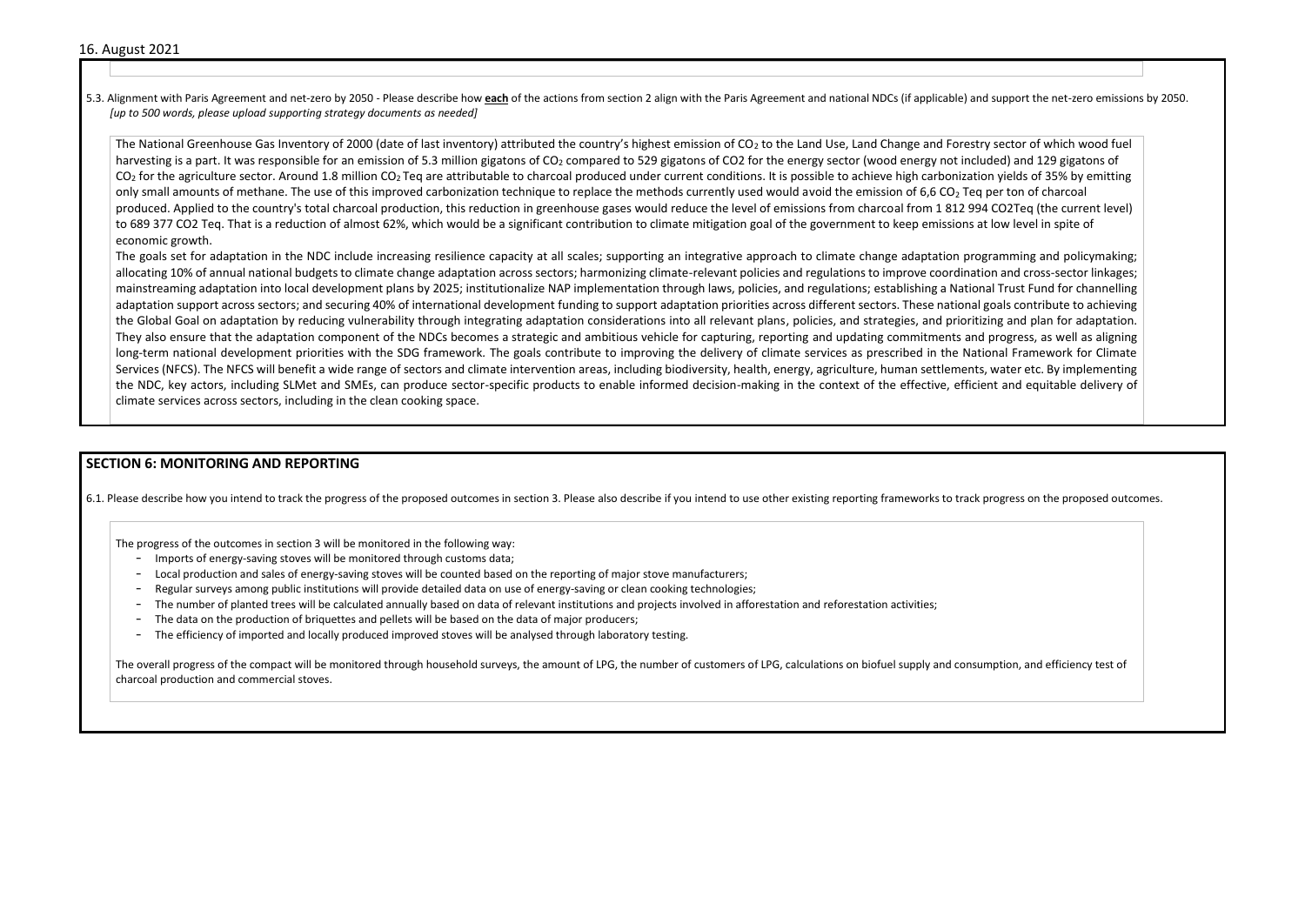## **SECTION 7: GUIDING PRINCIPLES CHECK LIST**  Please use the checklist below to validate that the proposed Energy Compact is aligned with the guiding principles. **I. Stepping up ambition and accelerating action** - Increase contribution of and accelerate the implementation of the SDG7 targets in support of the 2030 Agenda for Sustainable Development for Paris Agreement I. 1. Does the Energy Compact strengthen and/or add a target, commitment, policy, action related to SDG7 and its linkages to the other SDGs that results in a higher cumulative impact compared to existing frameworks? ☒Yes ☐No *I.2. Does the Energy Compact increase the geographical and/or sectoral coverage of SDG7 related efforts?* ⊠Yes □No 1.3. Does the Energy Compact consider inclusion of key priority issues towards achieving SDG7 by 2030 and the net-zero emission goal of the Paris Agreement by 2050 - as defied by latest global analysis and data including t *outcome of the Technical Working Groups?* ☒Yes ☐No **II. Alignment with the 2030 agenda on Sustainable Development Goals** – Ensure coherence and alignment with SDG implementation plans and strategies by 2030 as well as national development plans and priorities. *II.1. Has the Energy Compact considered enabling actions of SDG7 to reach the other sustainable development goals by 2030?* ⊠Yes □No *II.2. Does the Energy Compact align with national, sectoral, and/or sub-national sustainable development strategies/plans, including SDG implementation plans/roadmaps?* ☒Yes ☐No *II.3. Has the Energy Compact considered a timeframe in line with the Decade of Action?* ⊠Yes □No **III. Alignment with Paris Agreement and net-zero by 2050** - Ensure coherence and alignment with the Nationally Determined Contributions, long term net zero emission strategies. *III.1. Has the Energy Compact considered a timeframe in line with the net-zero goal of the Paris Agreement by 2050?* ⊠Yes □No *III.2. Has the Energy Compact considered energy-related targets and information in the updated/enhanced NDCs?* ⊠Yes □No *III.3. Has the Energy Compact considered alignment with reaching the net-zero emissions goal set by many countries by 2050?* ⊠Yes □No **IV. Leaving no one behind, strengthening inclusion, interlinkages, and synergies** - Enabling the achievement of SDGs and just transition by reflecting interlinkages with other SDGs. *IV.1. Does the Energy Compact include socio-economic impacts of measures being considered?* ⊠Yes □No *IV.2. Does the Energy Compact identify steps towards an inclusive, just energy transition?* ⊠Yes □No *IV.3. Does the Energy Compact consider measures that address the needs of the most vulnerable groups (e.g. those impacted the most by energy transitions, lack of energy access)?* ⊠Yes ⊠No V. Feasibility and Robustness - Commitments and measures are technically sound, feasible, and verifiable based on a set of objectives with specific performance indicators, baselines, targets and data sources as needed. V.1. Is the information included in the Energy Compact based on updated quality data and sectoral assessments, with clear and transparent methodologies related to the proposed measures? ⊠Yes □No *V.2. Has the Energy Compact considered inclusion of a set of SMART (specific, measurable, achievable, resource-based and time based) objectives?* ⊠Yes □No V.3. Has the Energy Compact considered issues related to means of implementation to ensure feasibility of measures proposed (e.g. cost and financing strategy, technical assistant needs and partnerships, policy and regulato *gaps, data and technology*)? ⊠Yes □No

## **SECTION 8: ENERGY COMPACT GENERAL INFORMATION**

8.1. Title/name of the Energy Compact

Cleaner Cooking Energy Compact for Sierra Leone

8.2. Lead entity name (for joint Energy Compacts please list all parties and include, in parenthesis, its entity type, using entity type from below)

Ministry of Energy of Sierra Leone

8.3. Lead entity type

| overnmental Organization |  |
|--------------------------|--|
|                          |  |